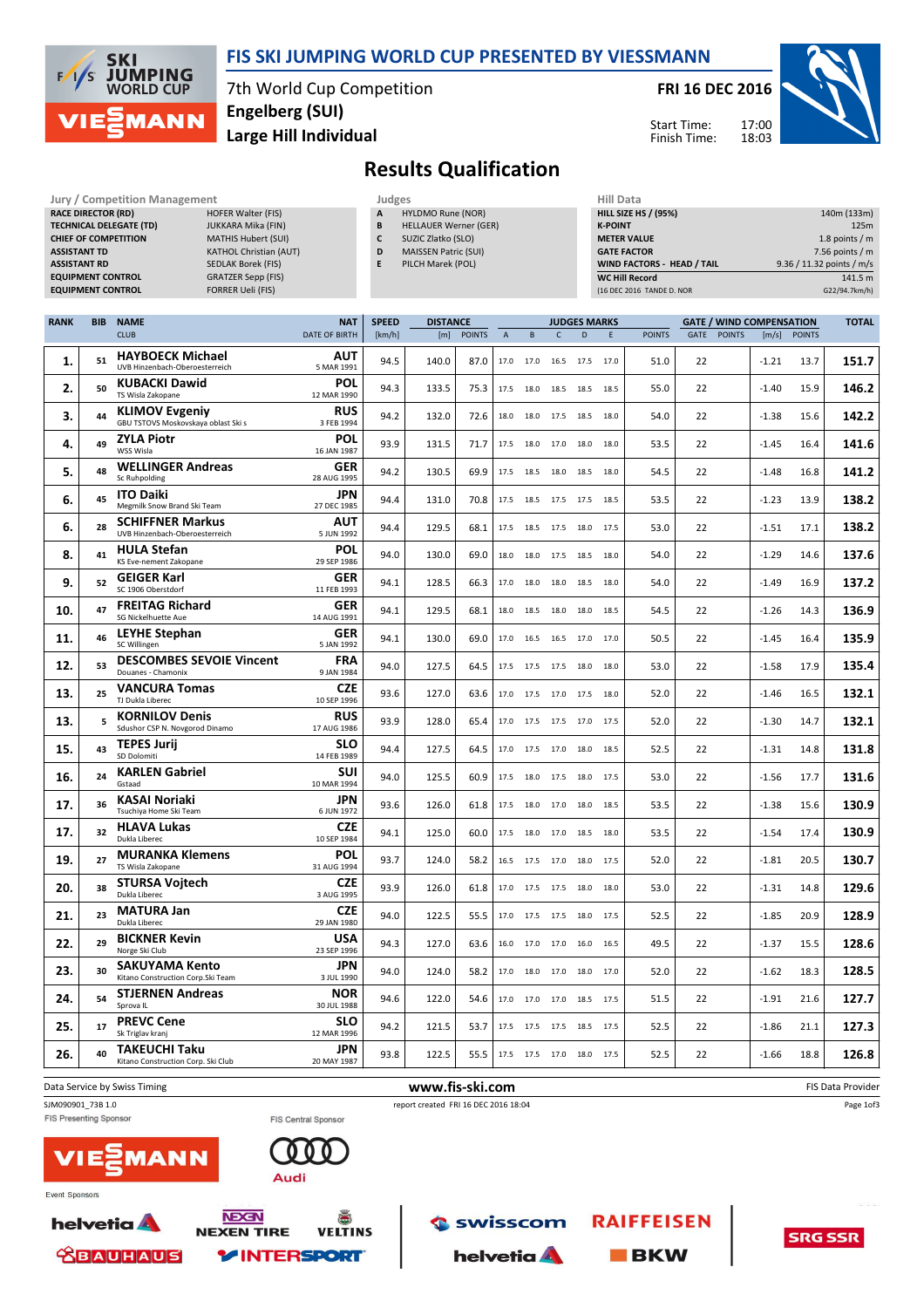



7th World Cup Competition Large Hill Individual Engelberg (SUI)

FRI 16 DEC 2016

Start Time: Finish Time:



### Results Qualification

| <b>RANK</b>          | <b>BIB</b>     | <b>NAME</b>                                                 | <b>NAT</b>                | <b>SPEED</b> | <b>DISTANCE</b> |               |                           |           |      | <b>JUDGES MARKS</b>          |    |               |             |               | <b>GATE / WIND COMPENSATION</b> |               | <b>TOTAL</b> |
|----------------------|----------------|-------------------------------------------------------------|---------------------------|--------------|-----------------|---------------|---------------------------|-----------|------|------------------------------|----|---------------|-------------|---------------|---------------------------------|---------------|--------------|
|                      |                | <b>CLUB</b>                                                 | <b>DATE OF BIRTH</b>      | [km/h]       | [m]             | <b>POINTS</b> | $\boldsymbol{\mathsf{A}}$ | B         | C    | $\mathsf{D}$                 | E. | <b>POINTS</b> | <b>GATE</b> | <b>POINTS</b> | [m/s]                           | <b>POINTS</b> |              |
| 27.                  | 35             | <b>JOHANSSON Robert</b><br>Soere Aal IL                     | NOR<br>23 MAR 1990        | 94.5         | 123.5           | 57.3          | 17.0                      | 17.0 17.0 |      | 17.0 17.5                    |    | 51.0          | 22          |               | $-1.60$                         | 18.1          | 126.4        |
| 28.                  | 42             | <b>FANNEMEL Anders</b><br>Hornindal II                      | <b>NOR</b><br>13 MAY 1991 | 94.0         | 123.0           | 56.4          | 17.5                      | 17.5 17.0 |      | 17.0 17.5                    |    | 52.0          | 22          |               | $-1.56$                         | 17.7          | 126.1        |
| 29.                  | 9              | <b>HILDE Tom</b><br>Asker Skiklubb                          | <b>NOR</b><br>22 SEP 1987 | 94.2         | 125.0           | 60.0          | 15.0                      | 15.5      | 16.0 | 16.5 16.0                    |    | 47.5          | 22          |               | $-1.57$                         | 17.8          | 125.3        |
| 30.                  | 37             | <b>AMMANN Simon</b><br>SSC Toggenburg                       | SUI<br>25 JUN 1981        | 94.2         | 125.0           | 60.0          | 17.0                      | 17.0      | 16.5 | 17.5 16.5                    |    | 50.5          | 22          |               | $-1.27$                         | 14.4          | 124.9        |
| 31.                  | 15             | <b>DEZMAN Nejc</b><br>SK Triglav Kranj                      | <b>SLO</b><br>7 DEC 1992  | 94.5         | 122.0           | 54.6          | 17.5                      | 17.0      |      | 17.0 17.5 17.5               |    | 52.0          | 22          |               | $-1.53$                         | 17.3          | 123.9        |
| 32.                  | 22             | <b>RHOADS William</b><br><b>UOP Sports Clubs</b>            | USA<br>8 JUN 1995         | 93.9         | 119.5           | 50.1          | 17.0                      | 17.5      | 17.0 | 18.0 17.5                    |    | 52.0          | 22          |               | $-1.88$                         | 21.3          | 123.4        |
| 33.                  | 39             | <b>BOYD-CLOWES Mackenzie</b><br>Altius Nordic Ski Club      | <b>CAN</b><br>13 JUL 1991 | 94.2         | 122.5           | 55.5          |                           |           |      | 16.5 17.0 17.0 17.5 17.0     |    | 51.0          | 22          |               | $-1.46$                         | 16.5          | 123.0        |
| 34.                  | 26             | <b>LARINTO Ville</b><br>Lahden Hiihtoseura                  | <b>FIN</b><br>11 APR 1990 | 94.2         | 121.0           | 52.8          | 16.0                      | 16.5      | 16.5 | 16.5 17.0                    |    | 49.5          | 22          |               | $-1.80$                         | 20.4          | 122.7        |
| 35.                  | 10             | <b>TROFIMOV Roman Sergeevich</b><br>Sdushor CSP N. Novgorod | <b>RUS</b><br>19 NOV 1989 | 94.1         | 122.0           | 54.6          |                           |           |      | 17.0  16.5  16.5  17.5  16.0 |    | 50.0          | 22          |               | $-1.59$                         | 18.0          | 122.6        |
| 36.                  | 21             | <b>PEIER Killian</b><br>Vallee du Joux                      | SUI<br>28 MAR 1995        | 94.1         | 120.0           | 51.0          | 17.5                      | 18.0      | 17.0 | 17.5 18.0                    |    | 53.0          | 22          |               | $-1.61$                         | 18.2          | 122.2        |
| 37.                  | 31             | <b>ZNISZCZOL Aleksander</b><br>WSS Wisla                    | POL<br>8 MAR 1994         | 93.9         | 122.0           | 54.6          | 16.0                      |           |      | 16.0 16.5 16.5 16.5          |    | 49.0          | 22          |               | $-1.63$                         | 18.5          | 122.1        |
| 38.                  | 34             | JANDA Jakub<br>Dukla Liberec                                | CZE<br>27 APR 1978        | 93.9         | 120.5           | 51.9          | 17.0                      | 17.5      | 17.0 | 17.5 17.5                    |    | 52.0          | 22          |               | $-1.59$                         | 18.0          | 121.9        |
| 39.                  | 16             | <b>DESCHWANDEN Gregor</b><br>Horw                           | SUI<br>27 FEB 1991        | 93.9         | 120.5           | 51.9          | 16.5                      |           |      | 18.0 17.0 17.5 17.5          |    | 52.0          | 22          |               | $-1.50$                         | 17.0          | 120.9        |
| 40.                  | 11             | <b>GLASDER Michael</b><br>Norge Ski Club                    | USA<br>27 MAR 1989        | 94.4         | 118.0           | 47.4          | 17.0                      |           |      | 17.0 17.5 18.0 17.0          |    | 51.5          | 22          |               | $-1.91$                         | 21.6          | 120.5        |
| <b>Not Qualified</b> |                |                                                             |                           |              |                 |               |                           |           |      |                              |    |               |             |               |                                 |               |              |
| 41.                  | 20             | <b>LANISEK Anze</b><br><b>Ssk Menges</b>                    | <b>SLO</b><br>20 APR 1996 | 94.0         | 119.0           | 49.2          | 17.5                      |           |      | 17.0 17.0 18.0 17.5          |    | 52.0          | 22          |               | $-1.65$                         | 18.7          | 119.9        |
| 41.                  | 13             | <b>WANK Andreas</b><br>SC Hinterzarten                      | GER<br>18 FEB 1988        | 94.4         | 119.5           | 50.1          | 17.0                      |           |      | 16.5 17.0 17.5 17.0          |    | 51.0          | 22          |               | $-1.66$                         | 18.8          | 119.9        |
| 43.                  | 33             | <b>KOUDELKA Roman</b><br>LSK Lomnice nad Popelkou           | CZE<br>9 JUL 1989         | 94.2         | 118.5           | 48.3          | 17.5                      | 17.5      | 17.0 | 18.0 17.5                    |    | 52.5          | 22          |               | $-1.66$                         | 18.8          | 119.6        |
| 44.                  | 3              | <b>SCHULER Andreas</b><br>Einsiedeln                        | SUI<br>30 DEC 1995        | 94.1         | 120.5           | 51.9          | 16.0                      | 16.5      |      | 17.0 17.5 17.0               |    | 50.5          | 22          |               | $-1.42$                         | 16.1          | 118.5        |
| 45.                  | $\overline{2}$ | <b>EGLOFF Luca</b><br>Grabserberg                           | SUI<br>6 JUN 1995         | 94.3         | 118.5           | 48.3          | 16.0                      | 17.0      | 17.0 | 17.5 17.0                    |    | 51.0          | 22          |               | $-1.52$                         | 17.2          | 116.5        |
| 46.                  | 8              | <b>LAMY CHAPPUIS Ronan</b><br>Bois D'amont                  | <b>FRA</b><br>10 SEP 1993 | 94.4         | 117.0           | 45.6          | 17.0                      | 16.5      | 17.0 | 17.0 17.0                    |    | 51.0          | 22          |               | $-1.62$                         | 18.3          | 114.9        |
| 47.                  | $\overline{a}$ | <b>CHOI Heung-Chul</b><br>High1 Resort                      | <b>KOR</b><br>3 DEC 1981  | 93.6         | 119.5           | 50.1          | 16.5                      | 17.0      | 17.0 | 17.0 17.0                    |    | 51.0          | 22          |               | $-1.21$                         | 13.7          | 114.8        |
| 48.                  | 6              | <b>AIGNER Clemens</b><br>SV Innsbruck-Bergisel-Tirol        | AUT<br>2 FEB 1993         | 94.0         | 117.0           | 45.6          | 16.5                      | 17.0      | 16.5 | 17.0 17.0                    |    | 50.5          | 22          |               | $-1.46$                         | 16.5          | 112.6        |
| 49.                  | $\overline{7}$ | <b>ZOGRAFSKI Vladimir</b>                                   | BUL<br>14 JUL 1993        | 93.5         | 116.5           | 44.7          |                           |           |      | 17.0 17.0 16.5 17.0 17.0     |    | 51.0          | 22          |               | $-1.46$                         | 16.5          | 112.2        |
| 50.                  | 12             | <b>KOBAYASHI Ryoyu</b><br>Tsuchiva Home Ski Team            | <b>JPN</b><br>8 NOV 1996  | 93.9         | 115.5           | 42.9          |                           |           |      | 16.5 16.5 16.5 17.0 16.5     |    | 49.5          | 22          |               | $-1.72$                         | 19.5          | 111.9        |
| 51.                  | 19             | KIM Hyun-Ki<br>High1 Resort                                 | <b>KOR</b><br>9 FEB 1983  | 94.3         | 114.5           | 41.1          |                           |           |      | 16.5 16.5 16.5 17.5 17.0     |    | 50.0          | 22          |               | $-1.62$                         | 18.3          | 109.4        |
| 52.                  | $\mathbf{1}$   | <b>KAELIN Pascal</b><br>Einsiedeln                          | <b>SUI</b><br>11 JAN 1993 | 93.9         | 111.5           | 35.7          |                           |           |      | 16.5 16.5 16.5 17.0 16.5     |    | 49.5          | 22          |               | $-1.66$                         | 18.8          | 104.0        |
| 53.                  | 18             | <b>MUMINOV Sabirzhan</b><br>Almaty                          | <b>KAZ</b><br>16 APR 1994 | 94.4         | 111.0           | 34.8          |                           |           |      | 16.0 16.0 16.0 16.5 16.0     |    | 48.0          | 22          |               | $-1.54$                         | 17.4          | 100.2        |
| 54.                  | 14             | <b>ZHAPAROV Marat</b><br>Ski Club VKO                       | KAZ<br>25 AUG 1985        | 93.8         | 111.5           | 35.7          |                           |           |      | 15.0 15.0 16.5 16.5 16.0     |    | 47.5          | 22          |               | $-1.32$                         | 14.9          | 98.1         |